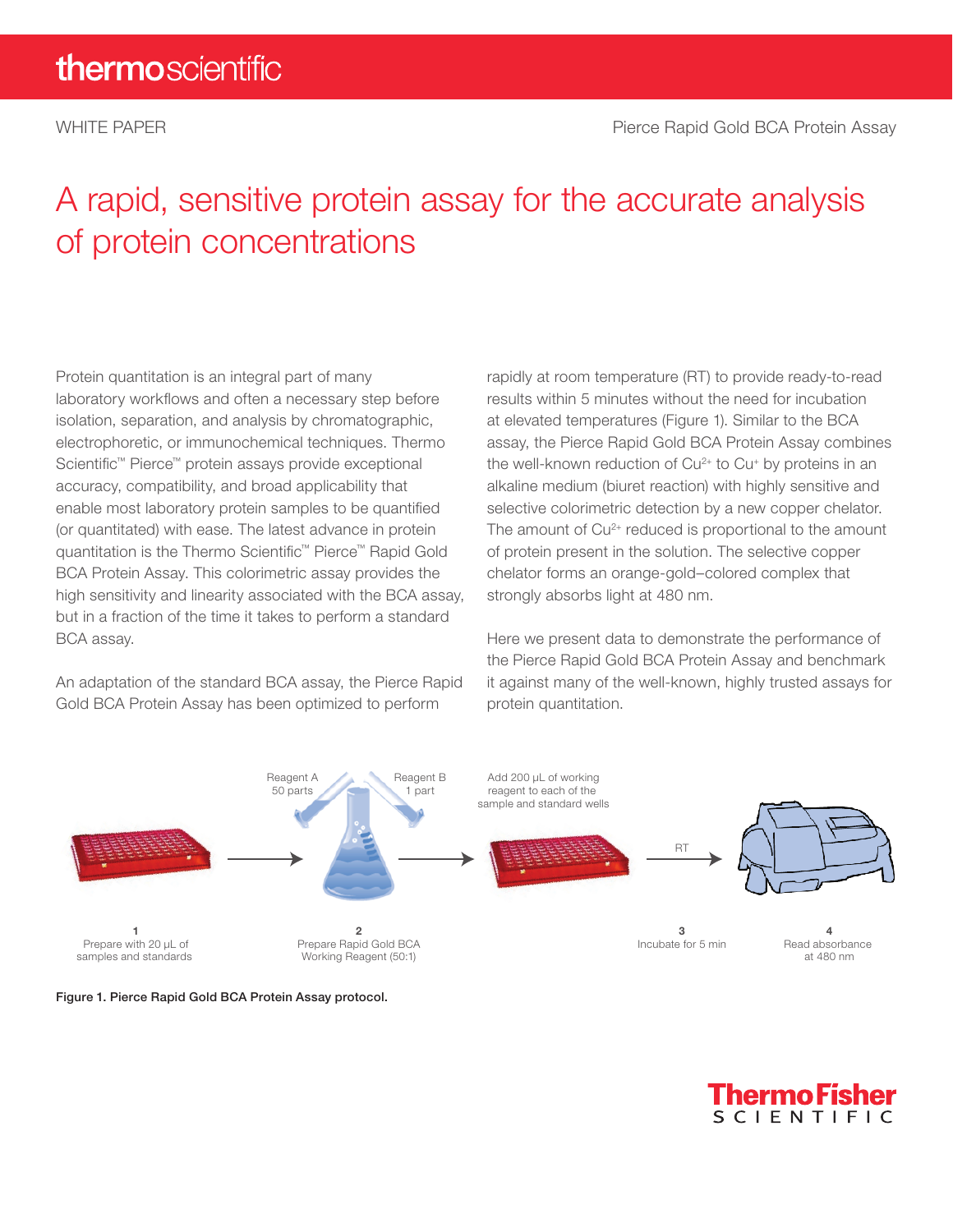### Results and discussion

### **Linearity**

In 1985, Smith et al. introduced what is now the Thermo Scientific™ Pierce™ BCA Protein Assay. Since then it has become the most accurate method for colorimetric detection and quantitation of total protein. One of the major advantages of the BCA assay is that it produces a linear response curve. This response curve allows accurate determination of unknown protein concentrations and provides a higher dynamic range than other standard assays. The Pierce Rapid Gold BCA Protein Assay produces a linear response curve  $(R<sup>2</sup> > 0.99)$  nearly identical to that of the standard BCA, but without the need to incubate samples and in a fraction of the time (Figure 2A). Similar to the standard BCA assay, the Pierce Rapid Gold BCA Protein Assay has a broad dynamic range and can be used to detect protein concentrations from 20 µg/mL to 2,000 µg/mL in tube and microplate formats. Additionally, both assays perform equally, but the new Rapid Gold assay uses less sample (20 µL, compared to 25 µL in the standard BCA assay). When the standard BCA assay is compared to the Pierce Rapid Gold BCA Protein Assay in protein concentration determination, similar concentrations are determined for complex lysates, with a coefficient of variation (CV) between the assays of 5.41% (Figure 3).

Another variety of simple colorimetric assays commonly used for measuring total protein concentration is Coomassie dye–binding assays (e.g., Bradford Protein Assay). These fast, simple assays are performed at room temperature, and no special equipment is required. The Bradford Protein Assay measures the color change of Coomassie brilliant blue G-250 dye when it binds to primarily basic and aromatic amino acid residues. In the acidic environment of the reagent, protein binds to the Coomassie dye, resulting in a spectral shift from the reddish brown form of the dye (absorbance maximum at 465 nm) to the blue form of the dye (absorbance maximum at 595 nm).

Some of the drawbacks to this convenient assay are the nonlinearity of its standard curve, lower dynamic range, and high protein-to-protein variation (Figure 2B). This causes higher error rates and CV values compared to copperchelating BCA assays. The Pierce Rapid Gold BCA Protein Assay has a greater linear range (20–2,000 μg/mL) than the Bradford Protein Assay (125–1,000 μg/mL) (Figure 2B).



Figure 2. Standard curves for protein quantitation assays. (A) Purified BSA in 0.9% saline (0–2 mg/mL) was used to generate standard curves for the Pierce Rapid Gold BCA Protein Assay and the standard BCA assay. Both assays were conducted according to the manufacturer's protocols, in a microplate format. For the standard BCA assay, 25 µL of BSA sample was added to 200 µL of BCA working reagent and incubated for 30 minutes at 37°C. For the Pierce Rapid Gold BCA Protein Assay, 20 µL of BSA sample was added to 200 µL of Rapid Gold BCA working reagent and incubated at room temperature for 5 minutes. (B) The same method described in (A) was used to generate standard curves for the Pierce Rapid Gold BCA Protein Assay and Bio-Rad™ Bradford Protein Assay. For the Bradford Protein Assay, 10 µL of BSA sample was added to 200 µL of the Bradford reagent and incubated at room temperature for 5 minutes.



Figure 3. Concentration determination of lysates using the standard Pierce BCA Protein Assay and Pierce Rapid Gold BCA Protein Assay. Both assays were conducted according to the manufacturer's protocols, in a microplate format. For the standard BCA assay, 25 µL of sample was added to 200 µL of BCA working reagent and incubated for 30 minutes at 37°C. For the Pierce Rapid Gold BCA Protein Assay, 20 µL of sample was added to 200 µL of the Pierce Rapid Gold BCA working reagent and incubated at room temperature for 5 minutes.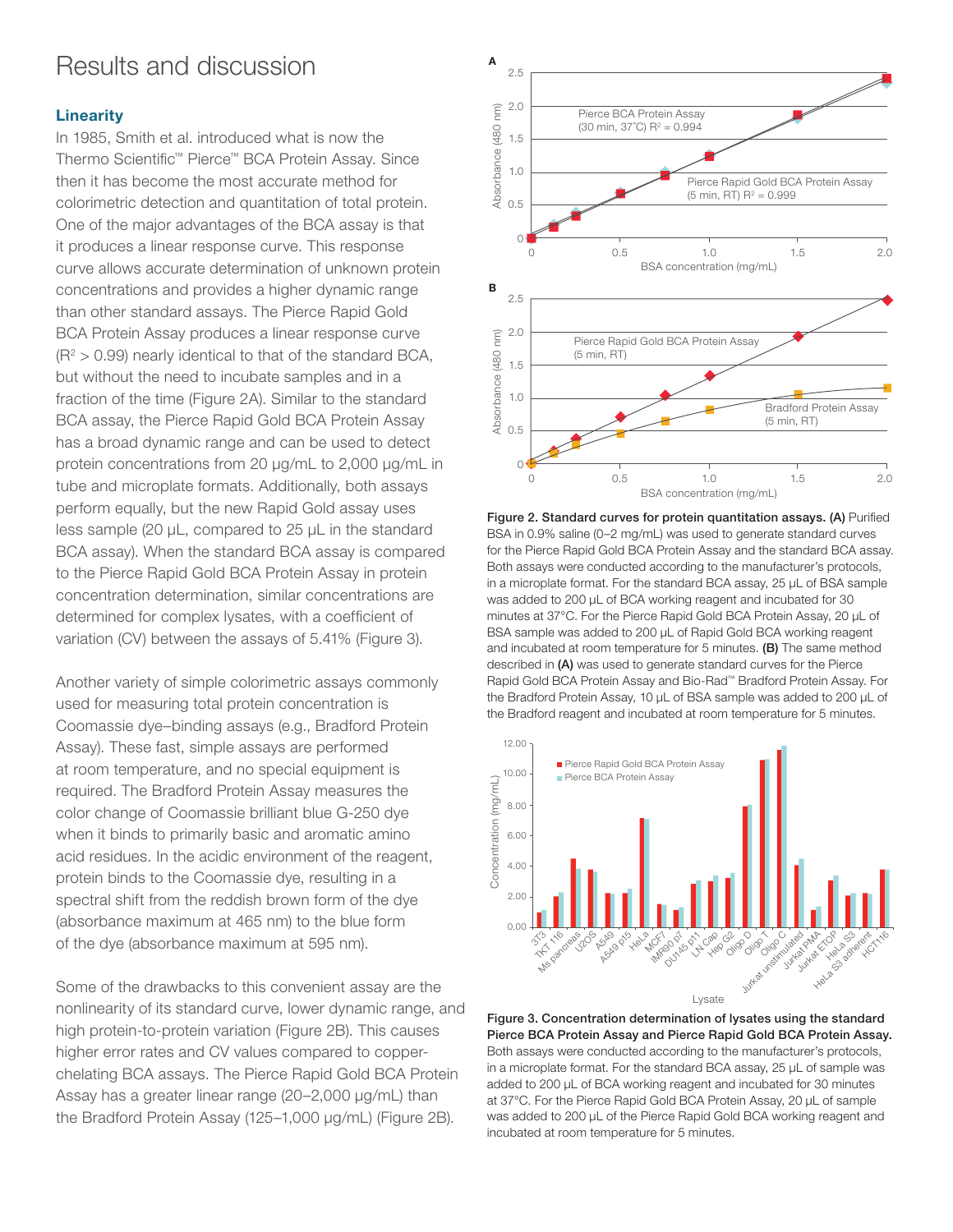The Pierce Rapid Gold BCA Protein Assay combines the advantages of Coomassie dye–based assays (fast, easy to perform) with the high quality of BCA assays, which produce higher linearity and more accurate quantitation measurements.

### Protein-to-protein variation

One of the highlights of the BCA protein assays is the low protein-to-protein variation. Proteins are diverse in their composition and structure, and with some assays the proteins' differences in amino acid sequence, isoelectric point (pI), secondary structure, and side chains or prosthetic groups result in variation in the colorimetric response. Table 1 shows the relative degree of protein-to-protein variation that can be expected with different protein assay reagents. The differences

may be a consideration in selecting a protein assay method, especially if the relative color response ratio of the protein in the samples is unknown. As expected, assays that share the same basic chemistry show similar protein-to-protein variation. For each of the five methods presented here, a group of 14 proteins was assayed using the standard protocol in a single run. The net (blank-corrected) average absorbance for each protein was calculated. The net absorbance for each protein is expressed as a ratio relative to the net absorbance for BSA. If a protein has a ratio of 0.80, it means that the protein produces 80% of the color obtained for an equivalent mass of BSA. The protein-to-protein variation in the amount of color produced with the Pierce Rapid Gold BCA Protein Assay is relatively low, with a CV of 15.6%.

Table 1. Protein-to-protein variation of common protein assays. All of the proteins were tested using the standard tube protocol, using a protein concentration of 1,000 µg/mL. Each number represents the quantitation response relative to that of BSA. Samples not tested are designated with an "x".

|                           | <b>Pierce Rapid</b><br><b>Gold BCA assay</b> | <b>Standard BCA</b><br>assay | <b>Pierce</b><br><b>Coomassie</b><br>(Bradford) assay | <b>Coomassie Plus</b><br>assay | Pierce 660 nm<br>assay* |
|---------------------------|----------------------------------------------|------------------------------|-------------------------------------------------------|--------------------------------|-------------------------|
| <b>BSA</b>                | 1.00                                         | 1.00                         | 1.00                                                  | 1.00                           | 1.00                    |
| Aldolase, rabbit muscle   | 1.22                                         | 0.85                         | 0.76                                                  | 0.74                           | 0.83                    |
| a-chymotrypsinogen        | 1.46                                         | 1.14                         | 0.48                                                  | 0.52                           | $\times$                |
| Cytochrome C, horse heart | 1.27                                         | 0.83                         | 1.07                                                  | 1.03                           | 1.22                    |
| Gamma globulin, bovine    | 1.58                                         | 1.11                         | 0.56                                                  | 0.58                           | 0.51                    |
| IgG, bovine               | 1.64                                         | 1.21                         | 0.58                                                  | 0.63                           | $\times$                |
| IgG, human                | 1.43                                         | 1.09                         | 0.63                                                  | 0.66                           | 0.57                    |
| IgG, mouse                | 1.40                                         | 1.18                         | 0.59                                                  | 0.62                           | 0.48                    |
| IgG, rabbit               | 1.52                                         | 1.12                         | 0.37                                                  | 0.43                           | 0.38                    |
| IgG, sheep                | 1.24                                         | 1.17                         | 0.53                                                  | 0.57                           | $\times$                |
| Insulin, bovine pancreas  | 1.34                                         | 1.08                         | 0.60                                                  | 0.67                           | 0.81                    |
| Myoglobin, horse heart    | 0.96                                         | 0.74                         | 1.19                                                  | 1.15                           | 1.18                    |
| Ovalbumin                 | 1.18                                         | 0.93                         | 0.32                                                  | 0.68                           | 0.54                    |
| Transferrin, human        | 1.16                                         | 0.89                         | 0.84                                                  | 0.90                           | 0.80                    |
| Average ratio             | 1.31                                         | 1.02                         | 0.68                                                  | 0.73                           | 0.71                    |
| <b>SD</b>                 | 0.20                                         | 0.15                         | 0.26                                                  | 0.21                           | 0.27                    |
| CV(%)                     | 15.6                                         | 14.7                         | 38.2                                                  | 28.8                           | 37.0                    |

\*Protein-to-protein variation was measured with 14 proteins for the Pierce 660 nm assay; 11 of these proteins are included in this table.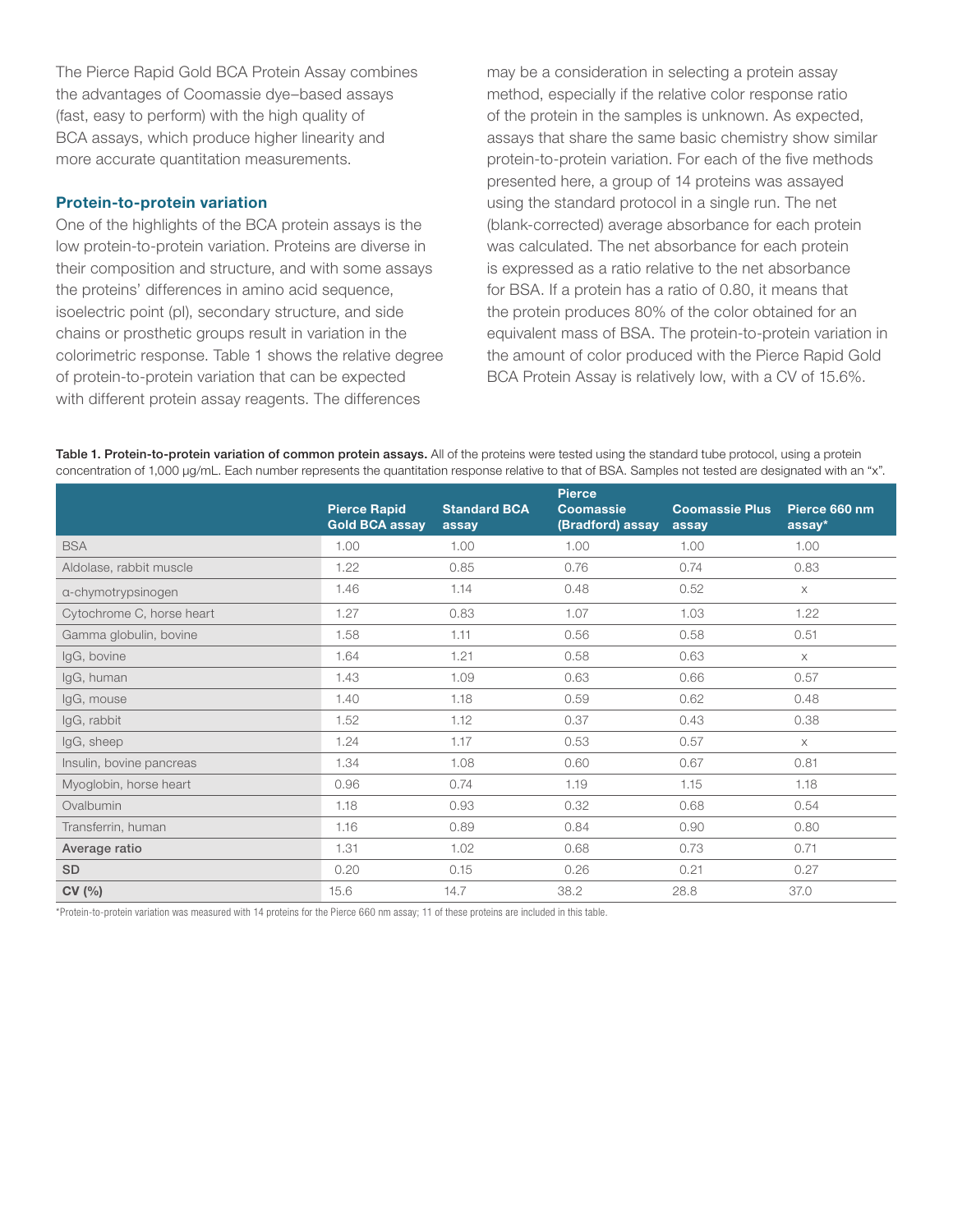This low protein-to-protein variation leads to higher accuracy in determining protein concentration for unknown protein samples. To demonstrate the accuracy of the Pierce Rapid Gold BCA Protein Assay, several different protein mixes were generated with known protein concentrations, using absorbance at 280 nm to confirm concentration. The concentration was determined with the Pierce Rapid Gold BCA Protein Assay and the Bradford Protein Assay at room temperature for 5 minutes (Figure 4). The CV from known concentrations was 20.5% for the Pierce Rapid Gold BCA Protein Assay and 62.2% for the Bradford Protein Assay.



Figure 4. Accuracy of the Pierce Rapid Gold BCA Protein Assay and Bradford Protein Assay with known protein mixes. Both assays were conducted according to the respective manufacturers' protocols, in a microplate format. For the Bradford assay, 10 μL of the BSA sample was added to 200 μL of the Bradford working reagent and incubated at room temperature for 5 minutes. For the Pierce Rapid Gold BCA Protein Assay, 20 μL of sample was added to 200 μL of Rapid Gold BCA working reagent and incubated at room temperature for 5 minutes. Known concentrations were based on manufacturers' indicated concentrations and confirmed by absorbance at 280 nm.

### Reagent compatibility

The BCA protein assay has a unique advantage over the Thermo Scientific™ Pierce™ Modified Lowry Protein Assay and any of the Coomassie dye–based assays it is compatible with samples that contain up to 5% detergents. The Pierce Rapid Gold BCA Protein Assay and the standard BCA assay are similar to each other in their compatibility with surfactants and other commonly used buffers. The Pierce Rapid Gold BCA Protein Assay was carried out using many of the commonly used buffers and contaminants used in typical proteomic laboratories. Table 2 presents a summary of the substances tested and their compatibility. Table 3 in "Methods" provides the formulations for the buffers tested.

Table 2. Assay compatibility. To obtain the maximum compatible concentration of substances tested, the assay was performed using the microplate procedure at the midpoint concentration of the BSA standard (1,000 µg/mL). Concentrations listed refer to the actual concentration in the protein sample. Ø denotes compounds that were not compatible at the lowest concentration tested. Dilutions are expressed as undiluted or in the form of a ratio, where "1:2" means 2-fold dilution (e.g. 1 mL of sample in buffer to 1 mL ultrapure water for total of 2 mL).

| <b>Test compound</b>              | <b>Compatibility</b> |
|-----------------------------------|----------------------|
| 2-mercaptoethanol                 | Ø                    |
| ACES (pH 7.8)                     | 25 mM                |
| Acetone                           | 10%                  |
| Acetonitrile                      | 10%                  |
| Ammonium sulfate                  | Ø                    |
| Aprotinin                         | $10$ mg/L            |
| <b>Bicine</b>                     | 20 mM                |
| Borate (pH 8.5)                   | 50 mM                |
| <b>B-PER</b> reagent              | Undiluted            |
| Brij-35                           | 5%                   |
| Brij-58                           | 1%                   |
| Calcium chloride (in TBS, pH 7.2) | 10 mM                |
| Carbonate-bicarbonate             | 1:2 dilution         |
| <b>CHAPS</b>                      | 5%                   |
| <b>CHAPSO</b>                     | 5%                   |
| <b>CHES</b>                       | 100 mM               |
| Cobalt chloride (in TBS pH 7.2)   | $0.8$ mM             |
| Dithiothreitol (DTT)              | Ø                    |
| <b>DMF</b>                        | 10%                  |
| <b>DMSO</b>                       | 10%                  |
| D-PBS                             | Undiluted            |
| <b>EDTA</b>                       | 10 mM                |
| EPPS $(pH 8.0)$                   | 100 mM               |
| Ethanol                           | 10%                  |
| Ferric chloride (in TBS, pH 7.2)  | 10 mM                |
| Glucose                           | 10 mM                |
| Glycerol                          | 10%                  |
| Glycine-HCl (pH 2.8)              | 100 mM               |
| Guanidine-HCI                     | 4 M                  |
| Hydrochloric acid (HCI)           | 100 mM               |
| Imidazole (pH 7.0)                | 12.5 mM              |
| I-PER reagent                     | Undiluted            |
| Leupeptin                         | $10$ mg/L            |
| Mem-PER Plus reagent              | Undiluted            |
| MES (pH 6.1)                      | 100 mM               |
| MES-buffered saline (pH 4.7)      | Undiluted            |
| Methanol                          | 10%                  |
| <b>MOPS (pH 7.2)</b>              | 100 mM               |
| M-PER reagent                     | Undiluted            |
| Sodium acetate (pH 4.8)           | 200 mM               |
| Sodium azide                      | 0.20%                |
| Sodium bicarbonate                | 100 mM               |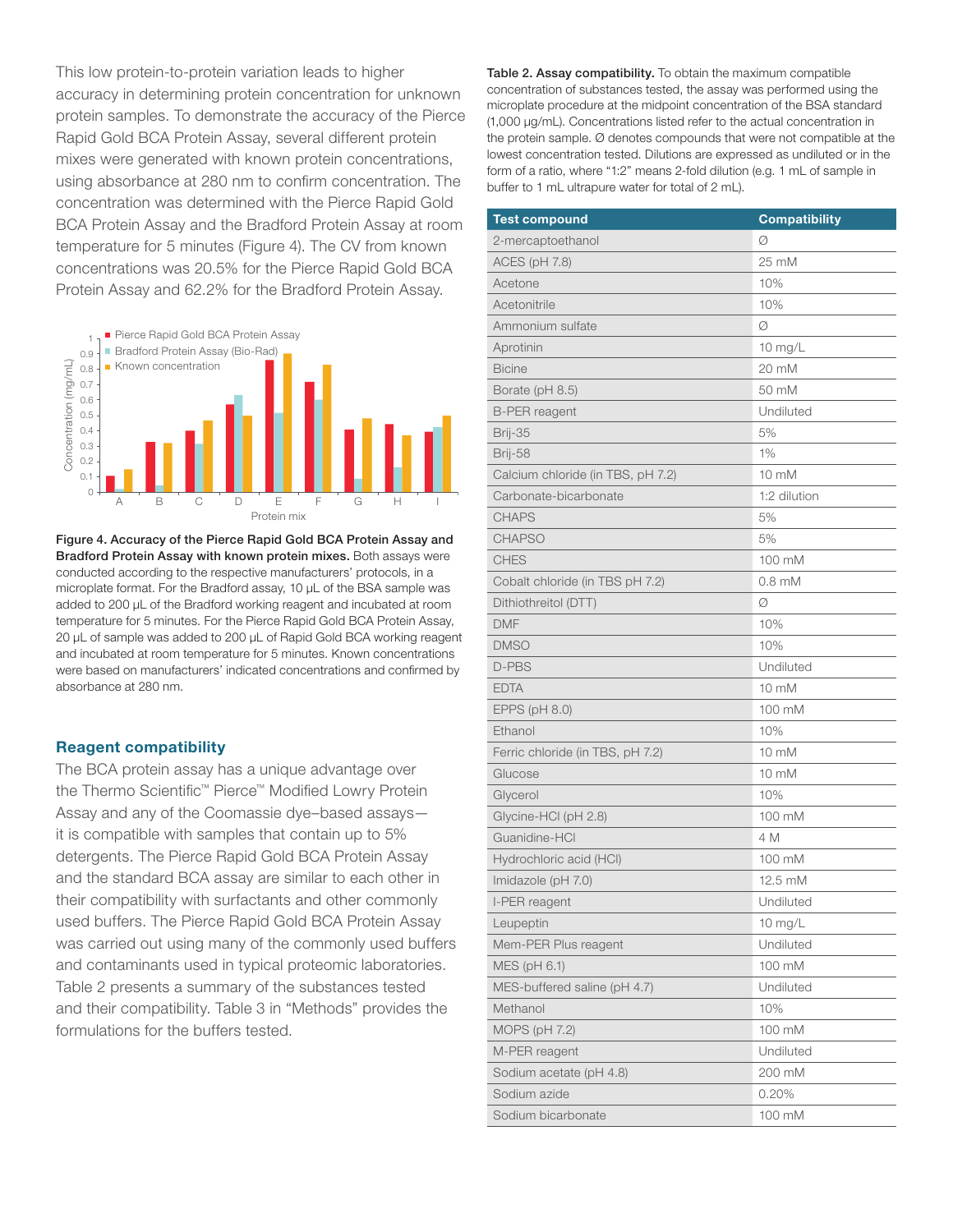#### Table 2. Assay compatibility (continued).

| a, companisme, toommaca,<br><b>Test compound</b> | <b>Compatibility</b> |
|--------------------------------------------------|----------------------|
| Sodium chloride                                  | 1 M                  |
| Sodium citrate (pH 4.8)                          | 200 mM               |
| Sodium citrate-carbonate (pH 9.0)                | 1:8                  |
| Sodium citrate-MOPS (pH 7.5)                     | 1:8                  |
| Sodium deoxycholate (DOC)                        | 5%                   |
| Sodium-orthovanadate in PBS (pH 7.2)             | 1 mM                 |
| Sodium phosphate                                 | 100 mM               |
| N-acetylglucosamine                              | 10 mM                |
| NE-PER (CER) reagent                             | 1:2 dilution         |
| NE-PER (NER) reagent                             | Undiluted            |
| <b>NP-40</b>                                     | 5%                   |
| Octyl ß-glucoside                                | 5%                   |
| Phosphate-buffered saline (PBS)                  | Undiluted            |
| PMSF in isopropanol                              | 1 mM                 |
| Potassium thiocyanate                            | 3 M                  |
| <b>RIPA</b> buffer                               | Undiluted            |
| <b>SDS</b>                                       | 5%                   |
| Span 20                                          | 0.5%                 |
| Sucrose                                          | 40%                  |
| TLCK                                             | $0.1$ mg/mL          |
| <b>TPCK</b>                                      | $0.1$ mg/mL          |
| T-PER reagent                                    | 1:2                  |
| Tricine ( $pH$ 8.0)                              | 25 mM                |
| Triethanolamine (pH 7.8)                         | 25 mM                |
| Tris-buffered saline (TBS)                       | Undiluted            |
| Tris-glycine (pH 8.0)                            | 1:2                  |
| Tris-glycine-SDS (pH 8.3)                        | Undiluted            |
| Tris-HCl (pH 8.0)                                | Ø                    |
| Tris-HEPES-SDS (pH 7.5)                          | 100 mM               |
| Triton X-100                                     | 5%                   |
| Triton X-114                                     | 1%                   |
| Triton X-305                                     | $1\%$                |
| Triton X-405                                     | 1%                   |
| Tween 20                                         | 5%                   |
| Tween 60                                         | 5%                   |
| Tween 80                                         | 5%                   |
| Urea                                             | 3 M                  |
| Y-Per Plus reagent                               | Ø                    |
| Y-Per reagent                                    | Ø                    |

### **Conclusion**

The Pierce Rapid Gold BCA Protein Assay is a versatile, accurate, and fast protein quantitation assay that can be completed in 5 minutes at room temperature. Like the "original (standard)" BCA assay, the Pierce Rapid Gold BCA Protein Assay is based on a copper chelator for

colorimetric detection and quantitation of total protein. This assay uses the same principle as the standard BCA assay. The Pierce Rapid Gold BCA Protein Assay has less protein-to-protein variability than the Coomassie dye– based assays, with 15% variation among protein standards, whereas the Coomassie dye–based assay demonstrates >40% variation (Table 1). In general, the new Pierce Rapid Gold BCA Protein Assay provides one of the most accurate measurements of protein concentration in biological samples, is detergent compatible, and is simple to perform, with a linear standard curve and a range of 20–2,000 μg/mL.

#### References

1. Bradford MM (1976) *Anal Biochem* 72:248-254.

2. Smith PK et al. (1985) *Anal Biochem* 150:76-85.

### **Methods**

### Pierce Rapid Gold BCA Protein Assay

For each standard or sample, 20 µL was dispensed in replicate into a 96-well microplate. The Pierce Rapid Gold BCA Protein Assay (Cat. No. A53225) working reagent was prepared by mixing 50 parts of reagent A and 1 part of reagent B, and 200 μL of the working reagent was added to each well with a multichannel pipettor and mixed thoroughly on a plate shaker for 30 seconds. The plate was incubated at room temperature for 5 minutes, and absorbance was then detected at 480 nm on a Thermo Scientific™ Multiskan™ GO Microplate Spectrophotometer. Unknown protein concentrations were determined using a standard curve generated using the Thermo Scientific™ Pierce™ Bovine Serum Albumin Standard Pre-Diluted Set (Cat. No. 23208).

### Protein-to-protein variability

The Pierce Rapid Gold BCA Protein Assay (Cat. No. A53225), Pierce BCA Protein Assay (Cat. No. 23225), Thermo Scientific™ Pierce™ Micro BCA™ Protein Assay (Cat. No. 23235), Pierce Modified Lowry Protein Assay (Cat. No. 23240), Thermo Scientific™ Pierce™ Coomassie Plus (Bradford) Assay (Cat. No. 23236), and Bio-Rad Bradford Protein Assay (Cat. No. 50000002) were used according to manufacturers' instructions. The average protein absorbance of 14 commonly used protein standards was determined at a concentration of 1,000 µg/mL. The average absorbance for each protein was compared to the average net absorbance for BSA measured with each kit.